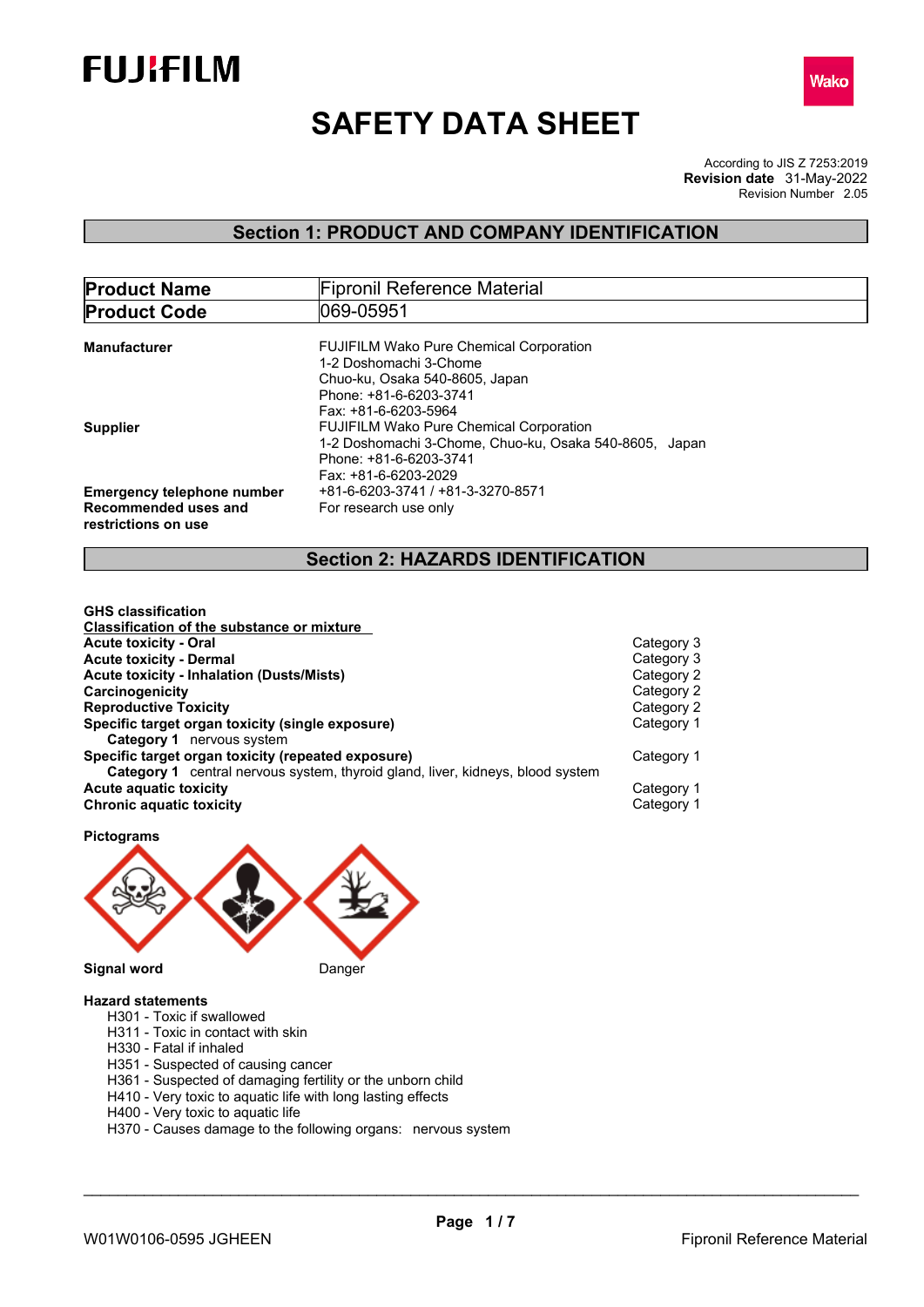H372 - Causes damage to the following organs through prolonged or repeated exposure: central nervous system, thyroid gland, liver, kidneys, blood system

#### **Precautionary statements-(Prevention)**

- Obtain special instructions before use
- Do not handle until all safety precautions have been read and understood
- Use personal protective equipment as required
- Do not breathe dust/fume/gas/mist/vapors/spray
- Wash face, hands and any exposed skin thoroughly after handling
- Do not eat, drink or smoke when using this product
- Avoid release to the environment

### **Precautionary statements-(Response)**

• IF exposed: Call a POISON CENTER or doctor/physician

- IF ON SKIN: Wash with plenty of soap and water
- Call a POISON CENTER or doctor/physician if you feel unwell
- Remove/Take off immediately all contaminated clothing
- Wash contaminated clothing before reuse
- IF SWALLOWED: Immediately call a POISON CENTER or doctor/physician
- Rinse mouth
- Collect spillage

#### **Precautionary statements-(Storage)**

• Store locked up

## **Precautionary statements-(Disposal)**

• Dispose of contents/container to an approved waste disposal plant

#### **Others**

**Other hazards** Not available

## **Section 3: COMPOSITION/INFORMATION ON INGREDIENTS**

**Single Substance or Mixture** Substance

#### **Formula** C12H4Cl2F6N4OS

| <b>Chemical Name</b>  | Weight-%    | Molecular weight                                               | <b>ENCS</b>               | ופשו<br>. NO.<br>וסהו | <b>CAS DN</b><br>umo<br>w |
|-----------------------|-------------|----------------------------------------------------------------|---------------------------|-----------------------|---------------------------|
| $- \cdot$<br>Fiproni. | Q.R<br>JU.U | $\sim$ $\sim$ $\sim$<br>$\lambda$ are<br>— 1 ° 1 °<br>−∪≀<br>. | $\sim$ $\sim$<br>'nД<br>. | N/F                   | 120068-37-3               |
| .                     |             |                                                                |                           |                       |                           |

**Note on ISHL No.:** \* in the table means announced chemical substances.

**Impurities and/or Additives:** Not applicable

## **Section 4: FIRST AID MEASURES**

#### **Inhalation**

Remove to fresh air. If symptoms persist, call a physician.

#### **Skin contact**

Wash off immediately with soap and plenty of water. If symptoms persist, call a physician.

#### **Eye contact**

IF IN EYES: Rinse cautiously with water for several minutes. Remove contact lenses, if present and easy to do. Continue rinsing. Immediate medical attention is required.

#### **Ingestion**

Rinse mouth. Never give anything by mouth to an unconscious person. Call a physician or poison control center immediately. Do not induce vomiting without medical advice.

#### **Protection of first-aiders**

Use personal protective equipment as required.

## **Section 5: FIRE FIGHTING MEASURES**

#### **Suitable extinguishing media**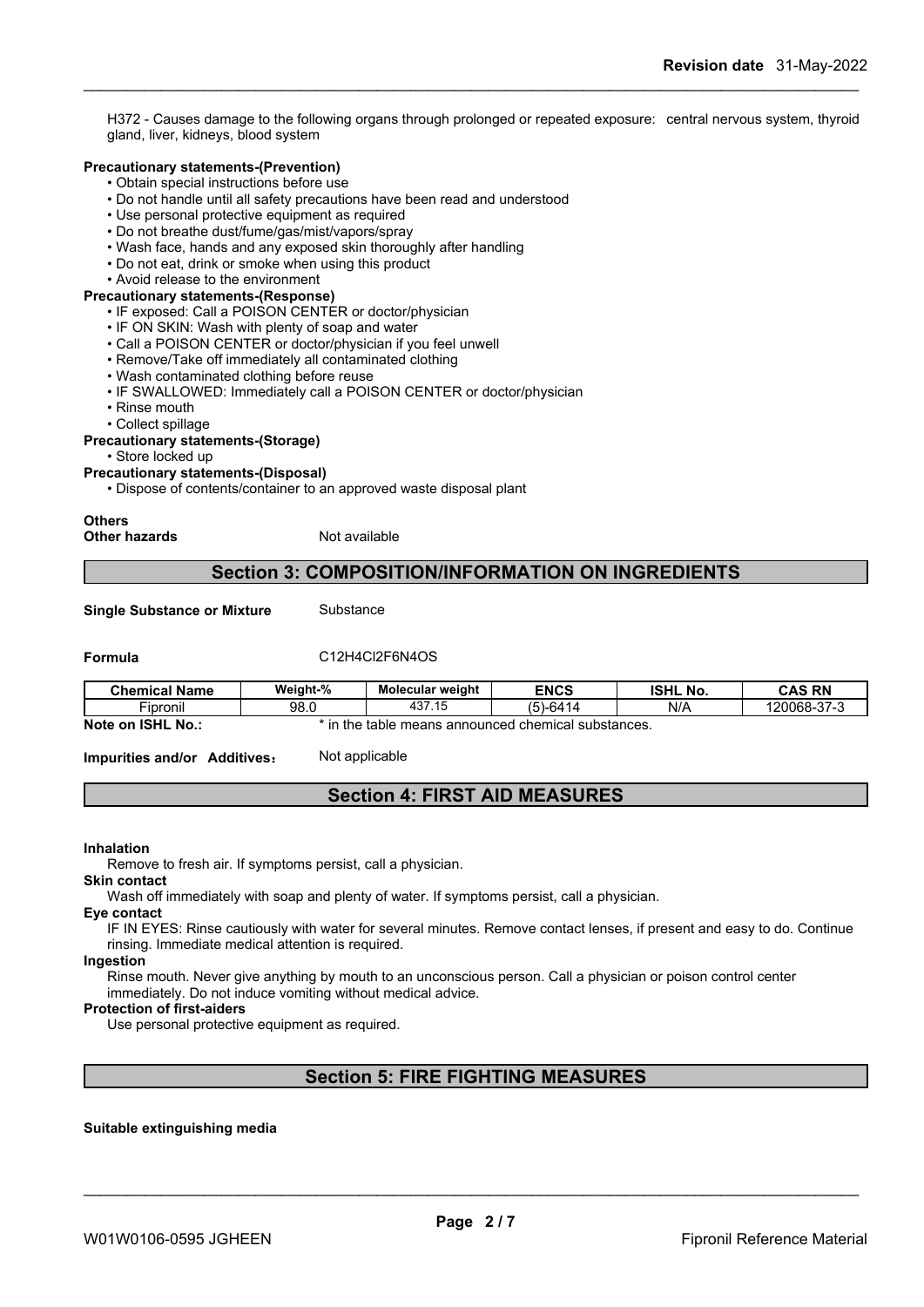Water spray (fog), Carbon dioxide (CO2), Extinguishing powder, Foam, Sand **Unsuitable extinguishing media** No information available **Specific hazards arising from the chemical product** Thermal decomposition can lead to release of irritating and toxic gases and vapors. **Special extinguishing method** No information available **Special protective actions for fire-fighters** Use personal protective equipment as required.Firefighters should wear self-contained breathing apparatus and full firefighting turnout gear. **Section 6: ACCIDENTAL RELEASE MEASURES**

# **Personal precautions, protective equipment and emergency procedures**

For indoor, provide adequate ventilation process until the end of working. Deny unnecessary entry other than the people involved by, for example, using a rope. While working, wear appropriate protective equipments to avoid adhering it on skin, or inhaling the gas. Work from windward, and retract the people downwind.

## **Environmental precautions**

To be careful not discharged to the environment without being properly handled waste water contaminated.

**Methods and materials for contaminent and methods and materials for cleaning up**

Sweep up and gather scattered particles, and collect it in an empty airtight container.

#### **Recoverly, neutralization** No information available

## **Secondary disaster prevention measures**

Clean contaminated objects and areas thoroughly observing environmental regulations.

# **Section 7: HANDLING AND STORAGE**

#### **Handling**

#### **Technical measures**

Avoid contact with strong oxidizing agents. Use with local exhaust ventilation.

#### **Precautions**

Do not rough handling containers, such as upsetting, falling, giving a shock, and dragging Prevent leakage, overflow, and scattering. Not to generate steam and dust in vain. Seal the container after use. After handling, wash hands and face, and then gargle In places other than those specified, should not be smoking or eating and drinking Should not be brought contaminated protective equipment and gloves to rest stops Deny unnecessary entry of non-emergency personnel to the handling area

#### **Safety handling precautions**

Avoid contact with skin, eyes or clothing. Use personal protective equipment as required.

#### **Storage**

| Safe storage conditions   |                                                                                          |
|---------------------------|------------------------------------------------------------------------------------------|
| <b>Storage conditions</b> | Keep container protect from light tightly closed. Store in a cool (2-10 °C) place. Store |
|                           | locked up.                                                                               |
| Safe packaging material   | Glass                                                                                    |
| Incompatible substances   | Strong oxidizing agents                                                                  |
|                           |                                                                                          |

## **Section 8: EXPOSURE CONTROLS/PERSONAL PROTECTION**

#### **Engineering controls**

In case of indoor workplace, seal the source or use a local exhaust system. Provide the safety shower facility, and handand eye-wash facility. And display their position clearly.

| <b>Exposure limits</b> |  |
|------------------------|--|
|------------------------|--|

This product, as supplied, does not contain any hazardous materials with occupational exposure limits established by the region specific regulatory bodies.

\_\_\_\_\_\_\_\_\_\_\_\_\_\_\_\_\_\_\_\_\_\_\_\_\_\_\_\_\_\_\_\_\_\_\_\_\_\_\_\_\_\_\_\_\_\_\_\_\_\_\_\_\_\_\_\_\_\_\_\_\_\_\_\_\_\_\_\_\_\_\_\_\_\_\_\_\_\_\_\_\_\_\_\_\_\_\_\_\_\_

# **Personal protective equipment Respiratory protection** Dust mask

**Hand protection Impermeable protective gloves**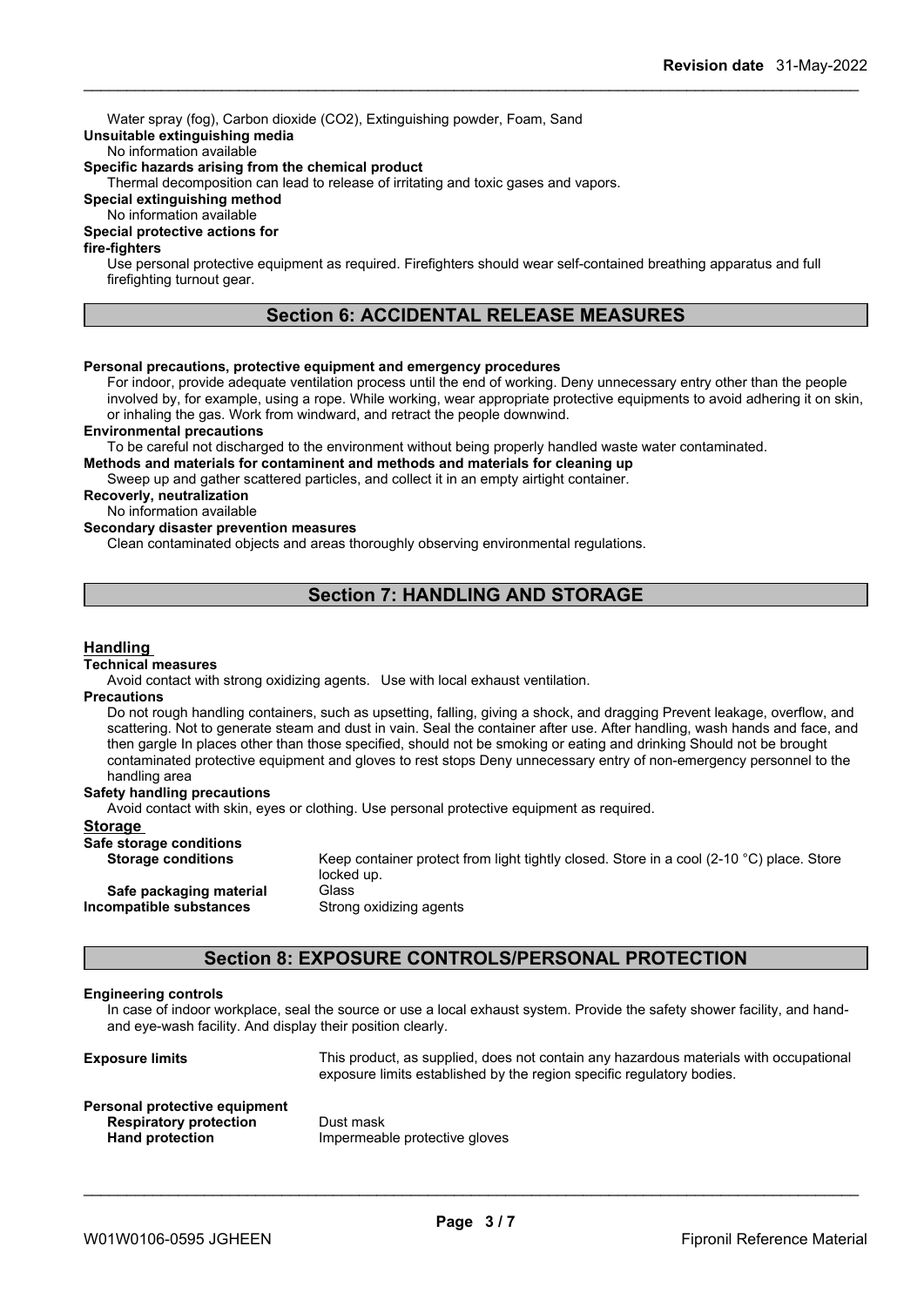# **Skin** and body protection

**Eye protection** protective eyeglasses or chemical safety goggles<br>Skin and body protection Long-sleeved work clothes

## **General hygiene considerations**

Handle in accordance with good industrial hygiene and safety practice.

## **Section 9: PHYSICAL AND CHEMICAL PROPERTIES**

| Form                                                   |                                                              |
|--------------------------------------------------------|--------------------------------------------------------------|
| Color                                                  | white                                                        |
| Appearance                                             | crystalline powder - powder                                  |
| Odor                                                   | no data available                                            |
| Melting point/freezing point                           | 200 °C                                                       |
| Boiling point, initial boiling point and boiling range | no data available                                            |
| <b>Flammability</b>                                    | no data available                                            |
| <b>Evaporation rate:</b>                               | no data available                                            |
| Flammability (solid, gas):                             | no data available                                            |
| Upper/lower flammability or                            |                                                              |
| explosive limits                                       |                                                              |
| Upper:                                                 | no data available                                            |
| Lower:                                                 | no data available                                            |
| <b>Flash point</b>                                     | no data available                                            |
| Auto-ignition temperature:                             | no data available                                            |
| Decomposition temperature:                             | no data available                                            |
| рH                                                     | no data available                                            |
| Viscosity (coefficient of viscosity)                   | no data available                                            |
| <b>Dynamic viscosity</b>                               | no data available                                            |
| <b>Solubilities</b>                                    | acetone : freely soluble . water : practically insoluble, or |
|                                                        | insoluble.                                                   |
| n-Octanol/water partition coefficient: (log Pow)       | 4.0                                                          |
| Vapour pressure                                        | no data available                                            |
| <b>Specific Gravity / Relative density</b>             | no data available                                            |
| <b>Vapour density</b>                                  | no data available                                            |
| <b>Particle characteristics</b>                        | no data available                                            |

# **Section 10: STABILITY AND REACTIVITY**

#### **Stability**

| <b>Reactivity</b>                           | no data available                                                                                |  |
|---------------------------------------------|--------------------------------------------------------------------------------------------------|--|
| <b>Chemical stability</b>                   | May be altered by light.                                                                         |  |
| <b>Hazardous reactions</b>                  |                                                                                                  |  |
| None under normal processing                |                                                                                                  |  |
| <b>Conditions to avoid</b>                  |                                                                                                  |  |
| Extremes of temperature and direct sunlight |                                                                                                  |  |
| Incompatible materials                      |                                                                                                  |  |
| Strong oxidizing agents                     |                                                                                                  |  |
| <b>Hazardous decomposition products</b>     |                                                                                                  |  |
|                                             | Carbon monooxide (CO), Carbon dioxide (CO2), Nitrogen oxides (NOx), Sulfur oxides (SOx), Halides |  |

# **Section 11: TOXICOLOGICAL INFORMATION**

## **Acute toxicity**

| .                    |                    |                               |                                                                                 |
|----------------------|--------------------|-------------------------------|---------------------------------------------------------------------------------|
| <b>Chemical Name</b> | <b>Oral LD50</b>   | Dermal LD50                   | <b>Inhalation LC50</b>                                                          |
| Fipronil             | ∶Rat `<br>97 mg/kg | $\cdot$ 2000 mg/kg<br>، Rat ا | $(Rat)$ 4 h<br>$0.36$ mg/L<br>(Rat)4 h<br>0.42 mg/L<br>$0.68$ ma/L<br>Rat ) 4 h |

| <b>Chemical Name</b> | Acute toxicity -oral-source<br>information | Acute toxicity -dermal- source   Acute toxicity -inhalation gas-<br>information | source information    |
|----------------------|--------------------------------------------|---------------------------------------------------------------------------------|-----------------------|
| Fipronil             | Based on the NITE GHS                      | Based on the NITE GHS                                                           | Based on the NITE GHS |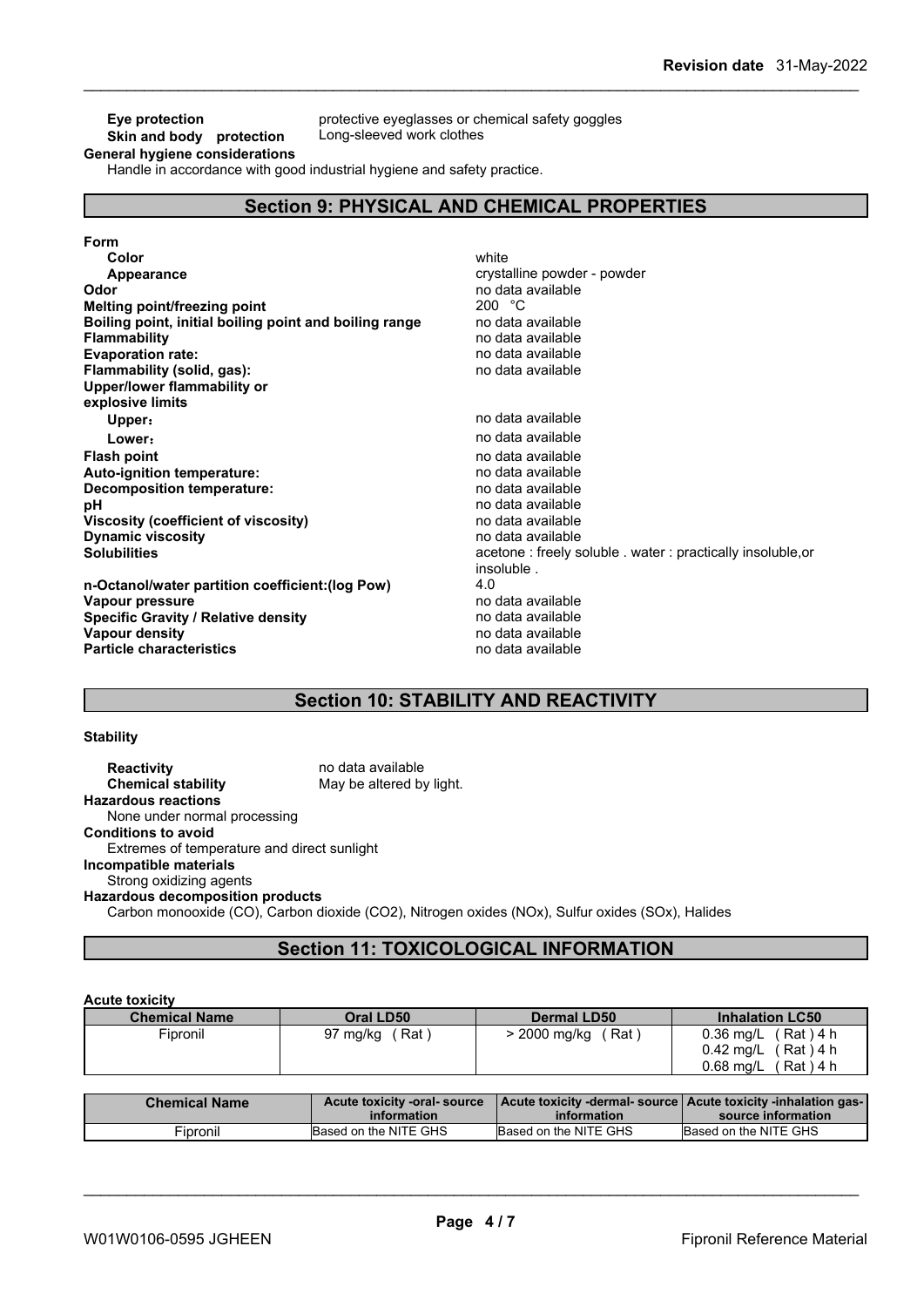|                                       | classification results. |                                                               | classification results.                                                                      | classification results.                     |                       |
|---------------------------------------|-------------------------|---------------------------------------------------------------|----------------------------------------------------------------------------------------------|---------------------------------------------|-----------------------|
|                                       |                         |                                                               |                                                                                              |                                             |                       |
| <b>Chemical Name</b>                  |                         | <b>Acute toxicity -inhalation</b><br>vapor-source information | Acute toxicity -inhalation dust- Acute toxicity -inhalation mist-<br>source information      |                                             | source information    |
| Fipronil                              | Based on the NITE GHS   |                                                               | Based on the NITE GHS                                                                        |                                             | Based on the NITE GHS |
|                                       | classification results. |                                                               | classification results.                                                                      | classification results.                     |                       |
|                                       |                         |                                                               |                                                                                              |                                             |                       |
| <b>Skin irritation/corrosion</b>      |                         |                                                               |                                                                                              |                                             |                       |
|                                       | <b>Chemical Name</b>    |                                                               | Skin corrosion/irritation source information                                                 |                                             |                       |
|                                       | Fipronil                |                                                               | Based on the NITE GHS classification results.                                                |                                             |                       |
| Serious eye damage/ irritation        |                         |                                                               |                                                                                              |                                             |                       |
|                                       | <b>Chemical Name</b>    |                                                               | Serious eye damage/irritation source information                                             |                                             |                       |
|                                       | Fipronil                |                                                               | Based on the NITE GHS classification results.                                                |                                             |                       |
| Respiratory or skin sensitization     |                         |                                                               |                                                                                              |                                             |                       |
|                                       | <b>Chemical Name</b>    |                                                               | Respiratory or Skin sensitization source information                                         |                                             |                       |
|                                       | Fipronil                |                                                               | Based on the NITE GHS classification results.                                                |                                             |                       |
| <b>Reproductive cell mutagenicity</b> |                         |                                                               |                                                                                              |                                             |                       |
|                                       | <b>Chemical Name</b>    |                                                               | germ cell mutagencity source information                                                     |                                             |                       |
|                                       | Fipronil                |                                                               | Based on the NITE GHS classification results.                                                |                                             |                       |
| Carcinogenicity                       |                         |                                                               |                                                                                              |                                             |                       |
|                                       | <b>Chemical Name</b>    |                                                               |                                                                                              | <b>Carcinogenicity source information</b>   |                       |
|                                       | Fipronil                |                                                               | Based on the NITE GHS classification results.                                                |                                             |                       |
|                                       |                         |                                                               |                                                                                              |                                             |                       |
| <b>Chemical Name</b>                  |                         | <b>NTP</b>                                                    | <b>IARC</b>                                                                                  | <b>ACGIH</b>                                | <b>JSOH (Japan)</b>   |
| Fipronil                              |                         |                                                               | Group 2A                                                                                     |                                             |                       |
| 120068-37-3                           |                         |                                                               |                                                                                              |                                             |                       |
| <b>Reproductive toxicity</b>          |                         |                                                               |                                                                                              |                                             |                       |
|                                       | <b>Chemical Name</b>    |                                                               | Reproductive toxicity source information                                                     |                                             |                       |
|                                       | Fipronil                |                                                               | Based on the NITE GHS classification results.                                                |                                             |                       |
| <b>STOT-single exposure</b>           |                         |                                                               |                                                                                              |                                             |                       |
|                                       | <b>Chemical Name</b>    |                                                               | STOT -single exposure- source information                                                    |                                             |                       |
|                                       | Fipronil                |                                                               | Based on the NITE GHS classification results.                                                |                                             |                       |
| <b>STOT-repeated exposure</b>         |                         |                                                               |                                                                                              |                                             |                       |
|                                       | <b>Chemical Name</b>    |                                                               | STOT -repeated exposure- source information<br>Based on the NITE GHS classification results. |                                             |                       |
|                                       | Fipronil                |                                                               |                                                                                              |                                             |                       |
| <b>Aspiration hazard</b>              |                         |                                                               |                                                                                              |                                             |                       |
|                                       | <b>Chemical Name</b>    |                                                               | Based on the NITE GHS classification results.                                                | <b>Aspiration Hazard source information</b> |                       |
|                                       | Fipronil                |                                                               |                                                                                              |                                             |                       |

# **Section 12: ECOLOGICAL INFORMATION**

## **Ecotoxicity**

| <b>Chemical Name</b> | Algae/aguatic plants | Fish                        | Crustacea |
|----------------------|----------------------|-----------------------------|-----------|
| Fipronil             | ErC50 : Chlorophyta  | LC50 : Lepomis macrochirus  | N/A       |
|                      | $0.074$ mg/L         | $0.083$ mg/L 96 h           |           |
|                      |                      | NOEC: Cyprinodon variegatus |           |
|                      |                      | 0.00024 ma/L 32 d           |           |

#### **Other data**

| Chemical Name | Short-term (acute) hazardous to the<br>aquatic environment source | Long-term (chronic) hazardous to the<br>aquatic environment source |  |
|---------------|-------------------------------------------------------------------|--------------------------------------------------------------------|--|
|               | information                                                       | information                                                        |  |
| Fipronil      | Based on the NITE GHS classification                              | Based on the NITE GHS classification                               |  |
|               | results.                                                          | results.                                                           |  |

**Persistence and degradability** No information available **Bioaccumulative potential** No information available **Mobility in soil**<br> **Hazard to the ozone laver** Mo information available **Hazard** to the ozone layer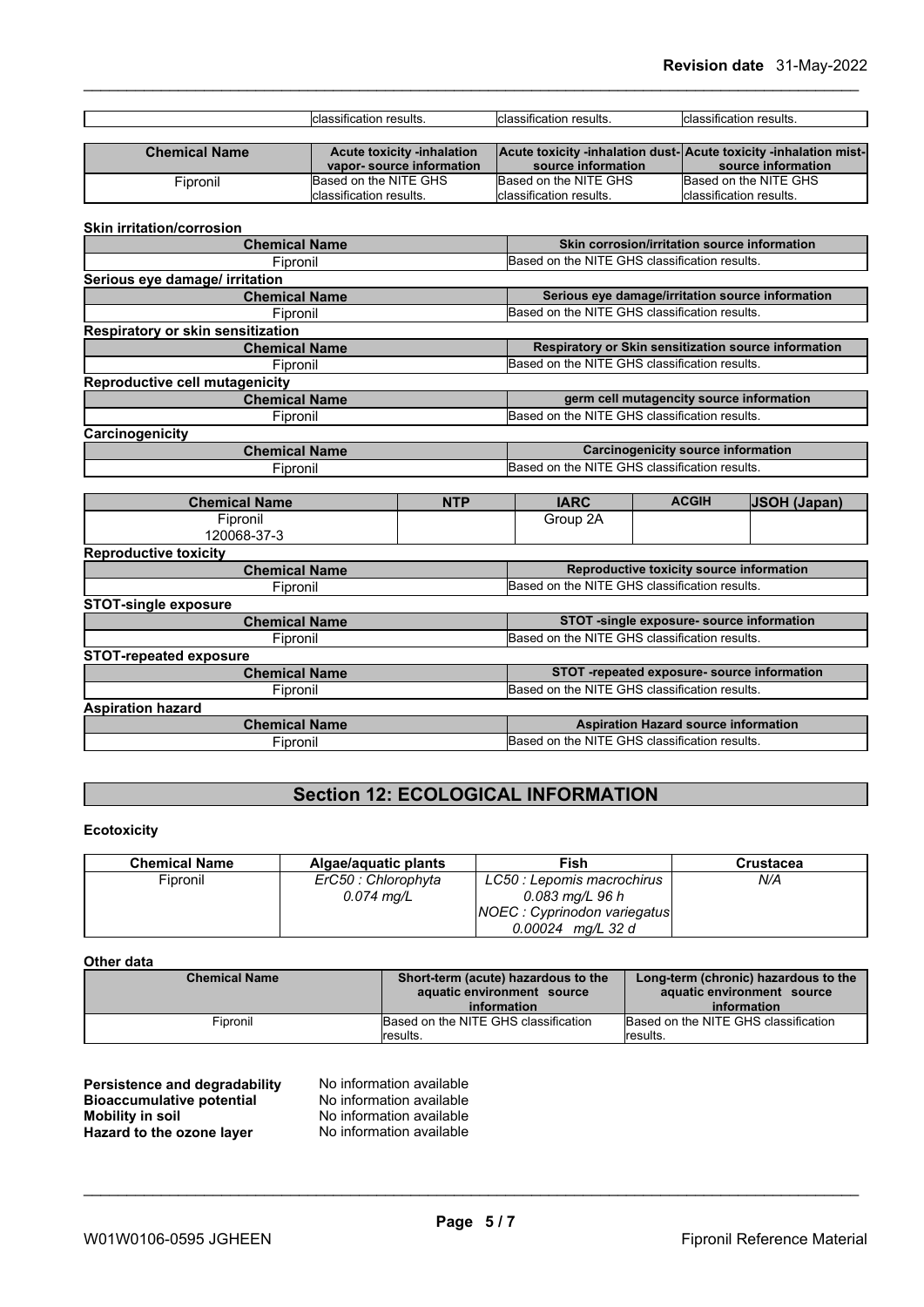# **Section 13: DISPOSAL CONSIDERATIONS**

#### **Waste from residues**

Disposal should be in accordance with applicable regional, national and local laws and regulations. **Contaminated container and contaminated packaging**

Disposal should be in accordance with applicable regional, national and local laws and regulations.

## **Section 14: TRANSPORT INFORMATION**

| <b>ADR/RID</b> |
|----------------|
|----------------|

| <b>ADR/RID</b>                                                 |                                         |
|----------------------------------------------------------------|-----------------------------------------|
| <b>UN number</b>                                               | <b>UN2811</b>                           |
| Proper shipping name:                                          | Toxic solid, organic, n.o.s. (Fipronil) |
| <b>UN classfication</b>                                        | 6.1                                     |
| <b>Subsidiary hazard class</b>                                 |                                         |
| Packing group                                                  | Ш                                       |
| <b>Marine pollutant</b>                                        | Yes                                     |
| IMDG                                                           |                                         |
| UN number                                                      | UN2811                                  |
| Proper shipping name:                                          | Toxic solid, organic, n.o.s. (Fipronil) |
| <b>UN classfication</b>                                        | 6.1                                     |
| <b>Subsidiary hazard class</b>                                 |                                         |
| <b>Packing group</b>                                           | Ш                                       |
| <b>Marine pollutant (Sea)</b>                                  | Yes                                     |
| <b>Transport in bulk according to</b> No information available |                                         |
| Annex II of MARPOL 73/78 and                                   |                                         |
| the <b>IBC</b> Code                                            |                                         |
| IATA                                                           |                                         |
| <b>UN number</b>                                               | <b>UN2811</b>                           |
| Proper shipping name:                                          | Toxic solid, organic, n.o.s. (Fipronil) |
| <b>UN classfication</b>                                        | 6.1                                     |
| <b>Subsidiary hazard class</b>                                 |                                         |
| <b>Packing group</b>                                           | Ш                                       |
| <b>Environmentally Hazardous</b>                               | Yes                                     |
| <b>Substance</b>                                               |                                         |

# **Section 15: REGULATORY INFORMATION**

| <b>International Inventories</b>                |                                                                                  |
|-------------------------------------------------|----------------------------------------------------------------------------------|
| <b>EINECS/ELINCS</b>                            | Listed                                                                           |
| TSCA                                            |                                                                                  |
|                                                 |                                                                                  |
| Japanese regulations                            |                                                                                  |
| <b>Fire Service Act</b>                         | Not applicable                                                                   |
| <b>Poisonous and Deleterious</b>                | Deleterious Substances 3rd. Grade                                                |
| <b>Substances Control Law</b>                   |                                                                                  |
| Industrial Safety and Health Act Not applicable |                                                                                  |
| <b>Regulations for the carriage</b>             | Toxic Substances - Poison (Ordinance Art.3, Ministry of Transportation Ordinance |
| and storage of dangerous                        | Regarding Transport by Ship and Storage, Attached Table 1)                       |
| goods in ship                                   |                                                                                  |
| <b>Civil Aeronautics Law</b>                    | Toxic and Infectious Substances (Ordinance Art. 194, MITL Nortification for Air  |
|                                                 | Transportation of Explosives etc., Attached Table 1)                             |
| <b>Pollutant Release and Transfer Class 1</b>   |                                                                                  |
| <b>Register Law</b>                             |                                                                                  |
| $(-2023.3.31)$                                  |                                                                                  |
| Class 1 - No.                                   | 22                                                                               |
| <b>Pollutant Release and Transfer</b>           | Class 1                                                                          |
| <b>Register Law</b>                             |                                                                                  |